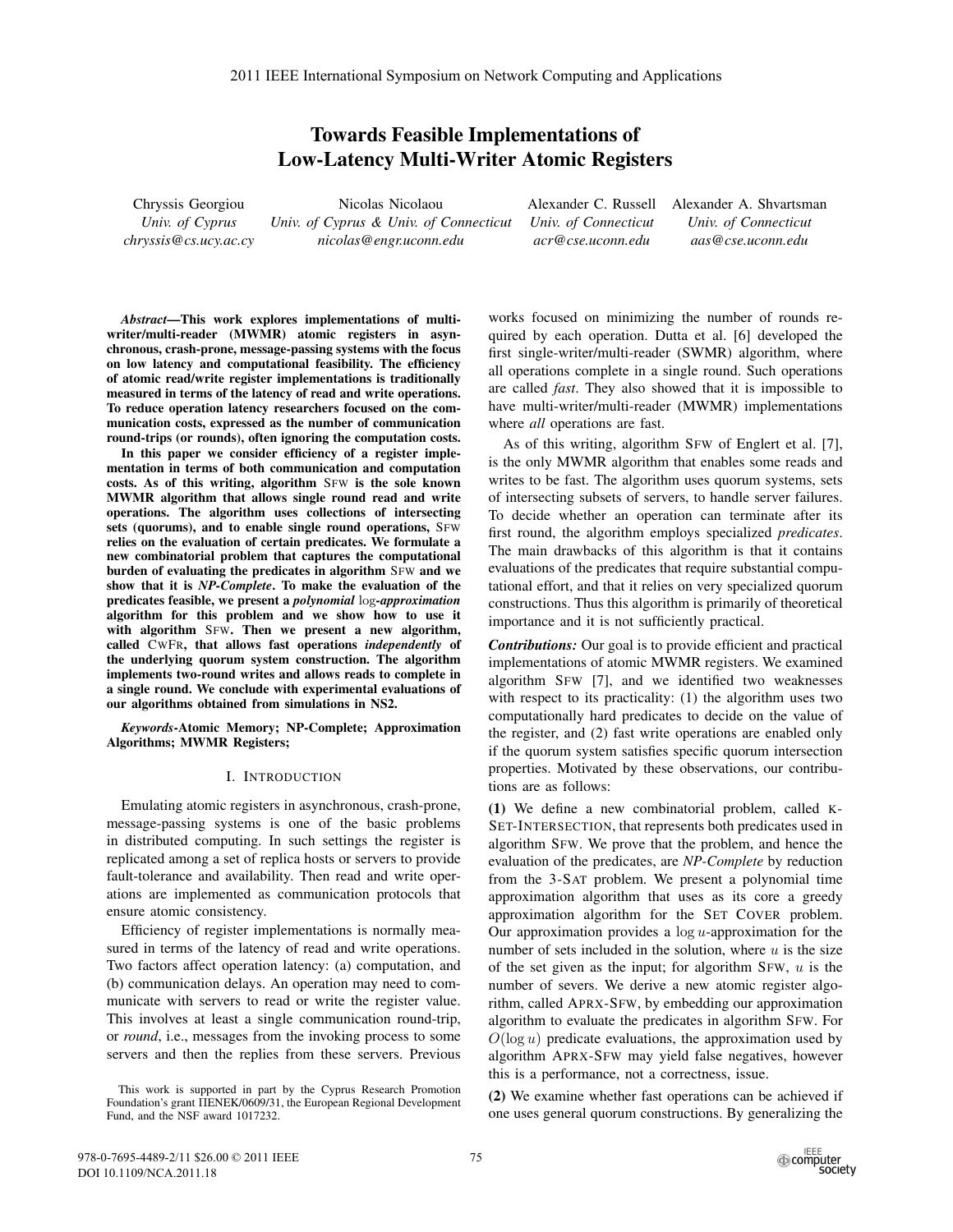client side decision tools, called Quorum Views, developed for the SWMR setting in [9], we derive algorithm CWFR. The new algorithm uses the conventional two round writes. To allow fast read operations the algorithm analyzes, using quorum views, the distribution of a value within a quorum of replies from servers. As multiple writes can occur concurrently, an iterative technique is used to discover the latest potentially completed write operation.

**(3)** We obtained experimental results by simulating our algorithms on the NS2 simulator. In particular, we first compare algorithms SFW and APRX-SFW in terms of the number of second communication rounds and show that the experimental results are within the theoretical approximation bounds. Furthermore, the hardness of the predicate evaluation computation is made evident from the observed operation latency (as the number of servers increases). We then compare the operation latency of algorithms APRX-SFW, CWFR, and a traditional two-round algorithm that incurs a low computational overhead. We observe that the first two algorithms achieve lower latency despite the computational burden. Finally, we compare the operation latency and the percentage of fast reads of algorithms CWFR and APRX-SFW. We observe that in quorum systems with small intersection degree, CWFR seems to perform better than APRX-SFW; in quorums with large intersection degree APRX-SFW performs better.

*Background and prior work:* Attiya et al. [2] gave a SWMR algorithm that achieves consistency by using intersecting majorities of servers in combination with  $\langle timestamp, value \rangle$  value tags. A write operation incre-<br>ments the writer's local timestamp and delivers the new tagments the writer's local timestamp and delivers the new tagvalue pair to a majority of servers, taking one round. A read operation obtains tag-value pairs from some majority, then propagates the pair corresponding to the highest timestamp to some majority of servers, thus taking two rounds.

The majority-based approach in [2] is readily generalized to quorum-based approaches in the MWMR setting  $(e.g., [14], [13], [8], [11])$ . Such algorithms requires at least two communication rounds for each read and write operation. Both write and read operations query the servers for the latest value of the replica during the first round. In the second round the write operation generates a new tag and propagates the tag along with the new value to a quorum of servers. A read operation propagates to a quorum of servers the largest value it discovers during its first round. Dolev *et al.* [5] and Chockler *et al.* [3], provide MWMR implementations where some reads involve a single communication round when it is confirmed that the value read was already propagated to some quorum.

Dutta et al. [6] present the first *fast* atomic SWMR implementation where all operations take a *single* communication round. They show that fast behavior is achievable only when the number of reader processes  $R$  is inferior to  $\frac{S}{t}$  – 2, where S the number of servers, t of whom may<br>crash. They also showed that fast MWMR implementations crash. They also showed that fast MWMR implementations are impossible even in the presence of a single server failure. Georgiou et al. [10] introduced the notion of *virtual nodes* that enables an unbounded number of readers. They define the notion of *semifast* implementations where only a single read operation per write needs to be "slow" (take two rounds). They also show the impossibility of semifast MWMR implementations.

Georgiou et al. [9] showed that fast and semifast quorumbased SWMR implementations are possible iff a common intersection exists among all quorums. Hence a single point of failure exists in such solutions (i.e., any server in the common intersection), making such implementations not fault-tolerant. To trade efficiency for improved faulttolerance, *weak-semifast* implementations in [9] allow more than a single slow read per write operation, and all writes to be fast. To obtain a weak-semifast implementation they introduced a client-side decision tool called *Quorum Views* that enables fast read operations under read/write concurrency when *general quorum systems* are used.

Recently, Englert *et al.* [7] developed an atomic MWMR register implementation, called algorithm SFW, that allows both reads and writes to complete in a *single round*. To handle server failures, their algorithm uses n*-wise quorum systems*: a set of subsets of servers, such that each n of these subsets intersect. The parameter  $n$  is called the *intersection degree* of the quorum system. The algorithm relies on  $\langle tag, value \rangle$  pairs to totally order write operations. In contrast with traditional approaches, the algorithm uses the *server side ordering* (SSO) approach that transfers the responsibility of incrementing the tag from the writers to the servers. This way, the *query* round of write operations is eliminated. The authors proved that fast MWMR implementations are possible if and only if they allow not more than  $n-1$  successive write operations, where n is the intersection degree of the quorum system. If read operations are also allowed to modify the value of the register then from the provided bound it follows that a fast implementation can accommodate up to  $n - 1$  readers and writers.

*Paper organization:* In Section II we give the model of computation and the notation we use throughout. In Section III we overview algorithm SFW. Section IV introduces the new combinatorial problem, its analysis, and the approximation algorithm. Algorithm CWFR is presented in Section V. Simulation results and comparisons of algorithms are in Section VI. We conclude in Section VII. *Omitted discussion and proofs are found in [1].*

#### II. MODEL AND DEFINITIONS

We consider the asynchronous message-passing model. There are three distinct finite sets of crash-prone processors: a set of readers  $\mathcal{R}$ , a set of writers  $\mathcal{W}$ , and a set of servers  $\mathcal{S}$ . The identifiers of all processors are unique and comparable. Communication among the processors is accomplished via reliable communication channels.

*Servers and quorums:* Servers are arranged into intersecting sets, or *quorums*, that together form a quorum system  $\mathbb Q$ . For a set of quorums  $A \subseteq \mathbb Q$  we denote the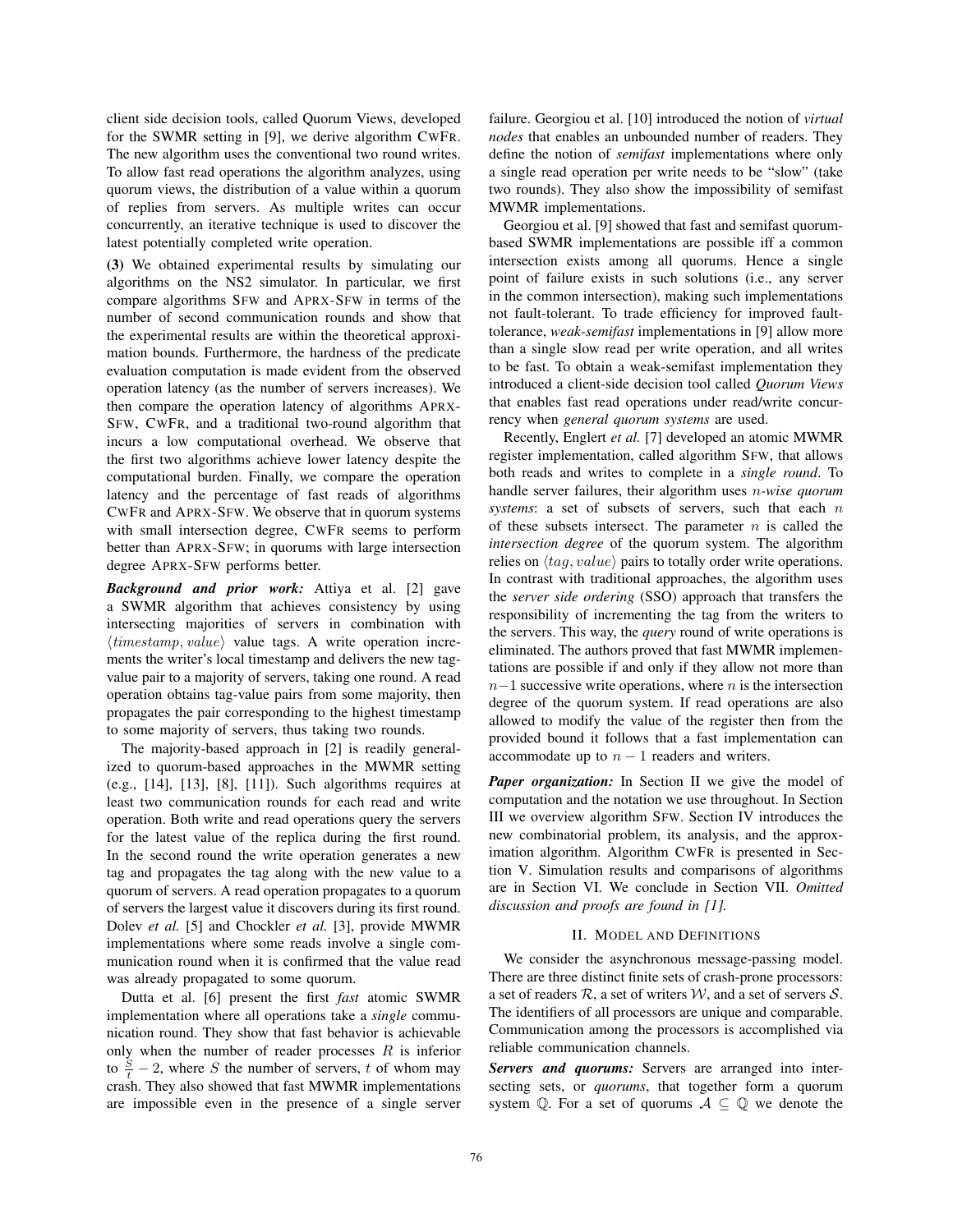intersection of the quorums in A by  $I_A = \bigcap_{Q \in A} Q$ . A quorum system Q is called an *n-wise quorum system* if for any  $A \subseteq \mathbb{Q}$ , s.t.  $|A| = n$  we have  $I_A \neq \emptyset$ . We call n the *intersection degree* of Q. Any quorum system is a *2 wise* (pairwise) quorum system because any two quorums intersect. At the other extreme, a |Q|*-wise* quorum system has a common intersection among all quorums. Note that an *n-wise* quorum system is also a *k-wise* quorum system, for  $2 \leq k \leq n$ .

Our system allows processes to fail by crashing. A process i is *faulty* in an execution if i crashes in the execution (once a process crashes, it does not recover); otherwise i is *correct*. A quorum  $Q \in \mathbb{Q}$  is non-faulty if  $\forall i \in Q$ , i is correct; otherwise Q is faulty. We assume that at least one quorum in Q is non-faulty in any execution.

*Atomicity:* We study atomic read/write register implementations, where the register is replicated at servers. Reader p requests a read operation  $\rho$  on the register using action read<sub>p</sub>. Similarly, a write operation is requested using action write(\*)<sub>p</sub> at writer p. The steps corresponding to such actions are called *invocation* steps. An operation terminates with the corresponding acknowledgment action; these steps are called *response* steps. An operation  $\pi$  is *incomplete* in an execution when the invocation step of  $\pi$  does not have the associated response step; otherwise we say that  $\pi$  is *complete*. Requests made by read and write processes are *well-formed*: a process does not request a new operation until it receives the response for a previously invoked operation.

In an execution, we say that an operation (read or write)  $\pi_1$  *precedes* another operation  $\pi_2$ , or  $\pi_2$  *succeeds*  $\pi_1$ , if the response step for  $\pi_1$  precedes in real time the invocation step of  $\pi_2$ ; this is denoted by  $\pi_1 \rightarrow \pi_2$ . Two operations are *concurrent* if neither precedes the other.

Correctness of an implementation of an atomic read/write object is defined in terms of the *atomicity* and *termination* properties. Assuming the failure model discussed earlier, the termination property requires that any operation invoked by a correct process eventually completes. Atomicity is defined as follows [12]. For any execution if all read and write operations that are invoked complete, then the operations can be partially ordered by an ordering ≺, so that the following properties are satisfied:

- *P1.* The partial order is consistent with the external order of invocation and responses, that is, there do not exist operations  $\pi_1$  and  $\pi_2$ , such that  $\pi_1 \to \pi_2$ , yet  $\pi_2 \prec \pi_1$ .
- *P2.* All write operations are totally ordered and every read operation is ordered with respect to all the writes.
- *P3.* Every read operation ordered after any writes returns the value of the last write preceding it in the partial order, and any read operation ordered before all writes returns the initial value of the register.

*Efficiency and Fastness:* We measure the efficiency of an atomic register implementation in terms of *computation* and *communication round-trips* (or simply rounds). A round is defined as follows [6], [10], [9]:

*Definition 2.1:* Process p performs a communication round during operation  $\pi$  if all of the following hold:

1. p sends request messages for  $\pi$  to a set of processes,

2. any process  $q$  that receives a request message from  $p$ for operation  $\pi$ , replies without delay.

3. when process  $p$  receives enough replies it terminates the round (either completing  $\pi$  or starting a new round).

Operation  $\pi$  is *fast* [6] if it completes after its first communication round; an implementation is fast if in each execution all operations are fast. We use quorum systems and tags to maintain and impose an ordering on the values written to the register replicas. We say that a quorum  $Q \in \mathbb{Q}$ , *replies* to a process p for an operation  $\pi$  during a round, if  $\forall s \in Q$ , s receives a message during the round and replies to this message, and  $p$  receives all such replies.

Given that any subset of readers or writers may crash, the termination of an operation cannot depend on the progress of any other operation. Furthermore we guarantee termination only if servers' replies within a round of some operation do not depend on receipt of any message sent by other processes. Thus we can construct executions where only the messages from the invoking processes to the servers, and from the servers to the invoking processes are delivered. Lastly, to guarantee termination under the assumed failure model, no operation can wait for more than a singe quorum to reply within any a single round.

## III. BRIEF DESCRIPTION OF ALGORITHM SFW

Algortihm SFW assumes that the servers are arranged in an n-*wise* quorum system. To order the written values the algorithm uses  $\langle tag, value \rangle$  pairs. To enable fast writes the algorithm assigns partial responsibility to the servers for the ordering of the values written. If a server receives a write request it generates a new tag, larger than any of the tags it witnessed, and assigns it to the value enclosed in the write message. The server records a generated tag, along with the write operation it was created for, in a set called inprogress. The set holds only the latest tag generated for each writer.

Each reader or writer must communicate with a quorum of servers, say Q, during the first round of each read/write operation. Due to concurrency different servers can receive messages from write operations in different order, thus an operation may witness different tags assigned to a single write operation. To deal with this algorithm SFW uses two *predicates* to determine whether "enough" servers in the replying quorum assigned the same tag to a particular write operation. Let  $n$  be the intersection degree of the quorum system, and  $improgress<sub>s</sub>(\pi)$  be the *inprogress* set that server s enclosed in the message it sent to the process that invoked operation  $\pi$ . The write and read predicates are:

**PW:** Writer predicate for a write  $\omega$ :  $\exists \tau, A, MS$  where:  $\tau \in \{ \langle ., \omega \rangle : \langle ., \omega \rangle \in \text{improgress}_s(\omega) \land s \in Q \}, A \subseteq \mathbb{R} \cup \{ \langle s, \omega \rangle : s \in Q \land s \in \mathbb{R} \}$  $\mathbb{Q}, 0 \leq |A| \leq \frac{n}{2} - 1$ , and  $MS = \{s : s \in Q \land \tau \in \mathbb{R} \}$  in progress  $(\omega)$ , i.e. t either  $|A| \neq 0$  and  $L_1 \cap Q \subseteq MS$  or *inprogress*<sub>s</sub> $(\omega)$ , s.t. either  $|A| \neq 0$  and  $I_A \cap Q \subseteq MS$  or  $|A| = 0$  and  $Q = MS$ .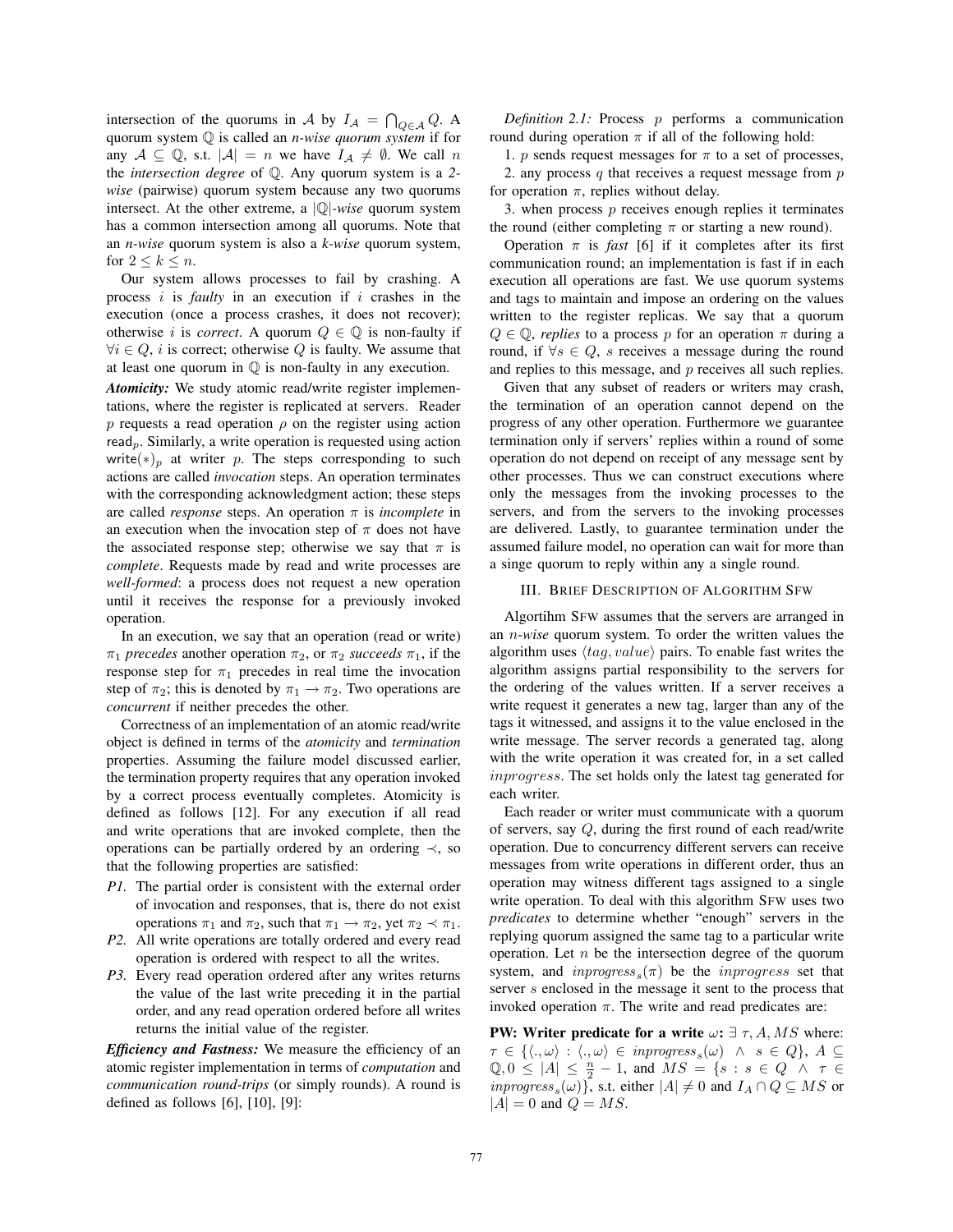**PR: Reader predicate for a read**  $\rho: \exists \tau, B, MS$ **, where:**  $\max(\tau) \in \bigcup_{s \in Q} \text{improgress}_s(\rho), B \subseteq \mathbb{Q}, 0 \leq |B| \leq \frac{n}{2} - 2,$ <br>and  $MS - \{s : s \in Q \land \tau \in \text{improgress } (\rho) \text{ s.t. either } \rho \text{ is the integer } \rho \leq \rho \}$ and  $MS = \{s : s \in Q \land \tau \in \text{improgress}_s(\rho) \}$ , s.t. either  $|B| \neq 0$  and  $I_B \cap Q \subseteq MS$  or  $|B| = 0$  and  $Q = MS$ .

The predicates examine whether the same tag for a write operation is contained in the replies of all servers in the intersection among the replying quorum and  $\frac{n}{2} - 1$  for PW<br>(resp.  $\frac{n}{2} - 2$  for PR) of other replying quorums. Satisfaction (resp.  $\frac{n}{2} - 2$  for PR) of other replying quorums. Satisfaction<br>of the predicates for a tag  $\tau$  quarantees that any subsequent of the predicates for a tag  $\tau$  guarantees that any subsequent operation will also determine that the write operation is assigned tag  $\tau$ . If the predicates hold with  $|A| \geq \frac{n}{2} - 1$  or  $|R| = \frac{n}{2} - 2$  then the write or read operation respectively  $|B| = \frac{n}{2} - 2$  then the write or read operation respectively needs to proceed to a second round. A write operation can only be fast if **PW** holds. A read operation can be fast even if **PR** does not hold, but the read observed enough  $confirmed$  tags with the same value. Confirmed tags are maintained in the servers and they indicate that either the write of the value with that tag is complete, or the tag was returned by some read operation. See [7] for full details.

## IV. NP-COMPLETENESS AND APPROXIMATION

The complexity of the predicates raises the question whether they can be computed efficiently. The two predicates can be captured by a decision problem that we formalize as follows:

*Definition 4.1 (*k-SET-INTERSECTION*):* Given a set of elements U, a subset of those elements  $M \subseteq U$  and a set of subsets  $\mathbb{Q} = \{Q_1, \ldots, Q_n\}$  s.t.  $Q_i \subseteq U$ , a set I is an intersecting set if  $I \subseteq \mathbb{Q}$ ,  $\bigcap_{Q \in I} Q \neq \emptyset$ , and  $\bigcap_{Q \in I} Q \subseteq M$ .<br>If  $|I| = k$  then I is a k intersecting set If  $|I| = k$  then I is a k intersecting set.

To the best of our knowledge this is a new combinatorial problem and it is similar to the open problem stated in [4]. In the context of  $[7]$ , the universe of elements U is the set of servers, and the set of subsets of  $U$  is the deployed quorum system. Clearly  $k$ -SET-INTERSECTION is in  $NP$ : given  $(U, M, \mathbb{Q})$  and a set  $I \subset \mathbb{Q}$ , s.t.  $|I| = k$ , we can verify in polynomial time (with respect to  $|Q|$ ) if  $\bigcap_{Q \in I} Q \subseteq M$ .

# *A. Polynomial Reduction from* 3-SAT

We now show that the  $k$ -SET-INTERSECTION problem is *NP-Complete* by providing a polynomial reduction from the 3-SAT problem. The reduction involves a polynomial transformation of the input to  $3-SAT$  to an instance of  $k$ -SET-INTERSECTION. We first provide the definition of 3- SAT [15]:

*Definition 4.2 (3-SAT):* Let  $X = \{x_1, \ldots, x_n\}$  be a set of variables and Φ a boolean formula in CNF (Conjuctive Normal Form) where each clause contains at most three literals (variable or its negation). Is there a truth assignment to every  $x_i \in X$  s.t.  $\Phi$  becomes true?

*Construction:* We transform an instance of the 3-SAT problem to an instance  $(U, M, \mathbb{Q}, k)$  of k-SET-INTERSECTION as follows. Let  $k = n$  the total number of variables. The universe consists of an element for each variable, the negation of each variable and an element for each clause  $C_i$  of 3-SAT. It also includes n elements which will ensure that each variable is chosen at least once:

 $U = \{x_1, \ldots, x_n, \overline{x}_1, \ldots, \overline{x}_n, C_1, \ldots, C_m, \ell_1, \ldots, \ell_n\}$ The set  $M \subseteq U$  contains all the elements that appear in the clauses. Both the variable  $x_i$  and its negation  $\overline{x}_i$  may appear in  $M$ , if they appear is some clause of the boolean formula. Thus the set M is constructed in  $O(2nm)$  time as follows:

$$
M = \{x_i : \exists C_j, x_i \in C_j\} \cup \{\overline{x}_i : \exists C_j, \overline{x}_i \in C_j\}
$$
  
Lastly we construct the set of subsets Q. For each

variable  $x_i \in M$  we construct a subset,  $Q_i$  and for each variable  $\overline{x}_i \in M$  we construct a subset  $Q'_i$ . Every  $Q_i$ contains the variable  $x_i$ , the variables  $x_j$  for  $j \neq i$  and their negations, and the clauses that do not contain  $x_i$  or contain  $\overline{x}_i$ . Intuitively, those are the clauses that are not directly satisfied if we set  $x_i = true$ . Finally, we include one element  $\ell_i$  for each  $j \neq i$ . These elements will ensure that for a variable  $x_i$  we choose either  $Q_i$  or  $Q'_i$  but not both. We construct  $Q'_i$  similarly for  $\overline{x}_i$ . More formally the sets we obtain are the following:

$$
Q_i = \{x_i : x_i \in M\} \cup \{x_j, \overline{x}_j : j \neq i\}
$$
  
\n
$$
\cup \{C_j : x_i \notin C_j \text{ or } \overline{x}_i \in C_j\} \cup \{\ell_j : j \neq i\}
$$
  
\n
$$
Q'_i = \{\overline{x}_i : \overline{x}_i \in M\} \cup \{x_j, \overline{x}_j : j \neq i\}
$$
  
\n
$$
\cup \{C_j : \overline{x}_i \notin C_j \text{ or } x_i \in C_j\} \cup \{\ell_j : j \neq i\}
$$

Given the above sets, the set of subsets  $\mathbb{Q}$  is:  $\mathbb{Q} = {\bigcup_{x_i \in M} {Q_i \big}} \cup {\bigcup_{\overline{x}_i \in M} {Q'_i \big}}$ . The construction of all sets  $Q_i$  and  $Q'_i$  takes at most  $O(2n^2m)$ .

The idea of this construction is to find a set of subsets such that their intersection contains positive and negative variables and no clauses or elements  $\ell_i$ . In our construction this implies that setting the variables of the intersection to true satisfies all clauses. In addition, the elimination of the elements  $\ell_j$ , in combination with k being equal to n, implies that we choose either  $Q_i$  or  $Q'_i$  but not both. Therefore, the intersection of  $n$  subsets implies that we chose a single truth value for every variable. With this construction we formally show that 3-SAT  $\leq_p k$ -SET-INTERSECTION, obtaining the following theorem:

*Theorem 4.3:* k-SET-INTERSECTION is *NP-Complete*.

# *B. Approximation Algorithm*

Here we provide a polynomial time algorithm that yields an approximate solution to the problem given in Definition 4.1. As a part of our algorithm we use the standard SET-COVER greedy log-approximation algorithm (cf. [15]). The set cover problem is defined as follows [15]:

*Definition 4.4 (*SET-COVER*):* Given a universe U of elements, a collection of subsets of U,  $S = \{S_1, \ldots, S_z\},\$ and a number  $k$ , find at most  $k$  sets of  $S$  such that their union covers all elements in U.

We now present the steps of the algorithm in Figure 1 and provide an explanation of the algorithm's rationale.

Every  $T_m$  contains the complements of the quorums that contain m. Let  $R_{m,i} = (U - M) - (Q_i - M)$  for  $m \in$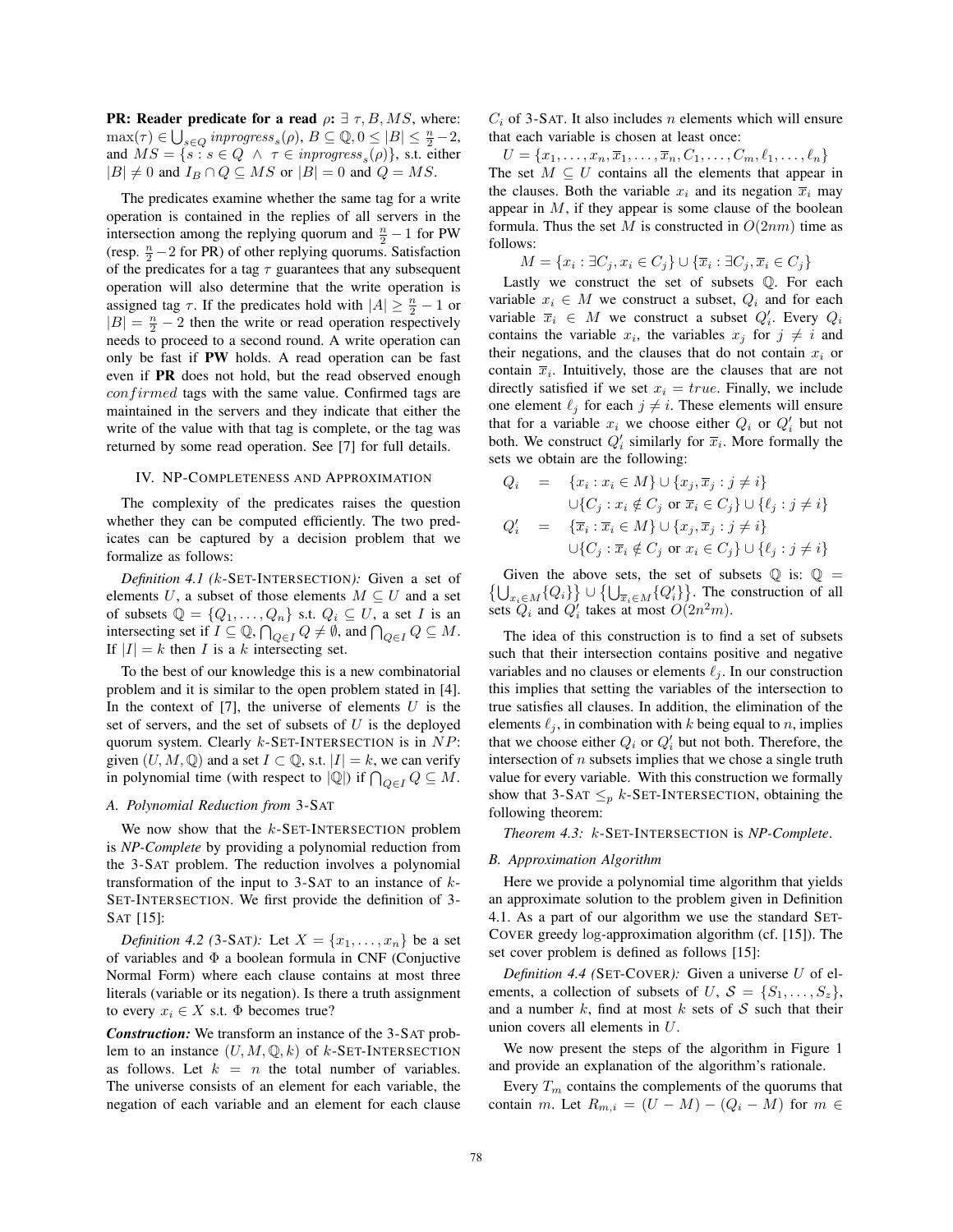For an instance  $(U, M, \mathbb{Q}, k)$  of  $k$ -SET-INTERSECTION do: *Step 1:*  $\forall m \in M$ let  $T_m = \{(U - M) - (Q_i - M) : m \in Q_i\}$ *Step 2:* Run SET-COVER greedy algorithm on the instance  $\{U - M, T_m, k\}$  for every  $m \in M$ : *Step 2a:* Pick the set  $R_i \in T_m$  with

the maximum uncovered elements *Step 2b:* Take the union of every  $R \in T_m$ 

picked in Step 2a (incl.  $R_i$ )

*Step 2c:* If the union equals  $U - M$  go to Step 3; else if there are more sets in  $T_m$  go to Step 2a else repeat for another  $m \in M$ *Step 3:* For any set  $(U - M) - (Q_i - M)$  in the solution

of set cover, add  $Q_i$  in the intersecting set.

Figure 1. Polynomial approximation algorithm for  $k$ -SET-INTERSECTION.

 $Q_i$ . Given the sets  $R_{m,i}$  if we can find k of those that  $R_{m,1} \cup \ldots \cup R_{m,k} = U - M$ , then by de Morgan's Law<br>it follows that  $R_{m,n} \cap R_{m,n} = \emptyset$ . Since  $R_{m,n} = \emptyset$ it follows that  $R_{m,1} \cap ... \cap R_{m,k} = \emptyset$ . Since,  $R_{m,i} = (I - M) - (O - M)$  then  $R_{m,i} = (O - M)$  and  $(U - M) - (Q_i - M)$ , then  $\overline{R_{m,i}} = (Q_i - M)$  and

$$
\overline{R_{m,1}} \cap \ldots \cap \overline{R_{m,k}} = (Q_i - M) \cap \ldots \cap (Q_k - M) = \emptyset \tag{1}
$$

By construction  $\forall R_{m,i} \in T_m$ ,  $m \in Q_i$ , and thus  $\{m\} \subseteq$  $Q_i \cap \ldots \cap Q_k$ . From this and (1) it follows that  $Q_i \cap \ldots \cap Q_k$ is a non-trivial subset of M.

It is known [15] that SET-COVER greedy algorithm is a log *u*-approximation algorithm, where  $u = |U|$ . That is, if  $k$  is the optimal solution, then the greedy algorithm will include at most  $k \log u$  sets in its solution. As the number of subsets in the solution of  $k$ -SET-INTERSECTION is the same as the number of subsets in the solution of SET-COVER, we obtain the following lemma:

*Lemma 4.5:* The algorithm in Figure 1 is a  $\log u$ approximation algorithm for the  $k$ -SET-INTERSECTION problem, where  $u = |U|$ .

If we use the above algorithm to evaluate the predicates of algorithm SFW, the resulting implementation yields a logarithmic in the number of servers increase in the number of second communication rounds. This is a modest price to pay in exchange for substantial reduction in the computation overhead of algorithm SFW. In Section VI we present an empirical evaluation of the approximate algorithm SFW comparing it to the original algorithm SFW.

#### V. ALGORITHM CWFR

In this section we explore the possibility of introducing fast operations in the MWMR setting when servers are organized as an arbitrary quorum system. We introduce a new algorithm, called algorithm CWFR, that enables fast read operations by adopting the general idea of Quorum Views [9]. The algorithm employs two techniques:

- (i) the typical query and propagate approach (two rounds) for write operations, and
- (ii) analysis of Quorum Views [9] for potentially fast (single round) read operations.

Read operations can be fast in algorithm CWFR even when the value returned is not yet propagated to a full quorum. This distinguishes algorithm CWFR from previous approaches [5], [3]. To impose a total ordering on the written values, algorithm CWFR uses  $\langle tag, value \rangle$  pairs. A tag is a tuple of the form  $\langle \tau, w \rangle \in \mathbb{N} \times \mathcal{W}$ , where  $\tau$  is the timestamp and  $w$  is a writer identifier. Such tags are compared lexicographically.

## *A. Quorum Views*

We generalize the definition of *quorum views* from [9] for use with structured tags:

*Definition 5.1:* Let process *p* receive replies from every server s in some quorum  $Q \in \mathbb{Q}$  for a read or write operation  $\pi$ . Let a reply from s include a tag  $tag_s(\pi)$  and let  $maxTag = max_{s \in Q}(tag_s(\pi))$ . We say that p observes one of the following **quorum views** for Q:

- $qView(1): \forall s \in Q : tag_s(\pi) = maxTag,$
- $qView(2): \forall Q' \in \mathbb{Q}: Q \neq Q' \land \exists A \subseteq Q \cap Q', \text{ s.t.}$ <br>  $A \neq \emptyset$  and  $\forall s \in A : t a \in (\pi) < maxTag$  $A \neq \emptyset$  and  $\forall s \in A : tag_s(\pi) < maxTag_s$ ,
- $qView(3): \exists s' \in Q : tag_{s'}(\pi) < maxTag \text{ and } \exists Q' \in \mathbb{Q}$ <br>  $\mathbb{Q} \text{ s.t } Q \neq Q' \land \forall s \in Q \cap Q' : tag_{\pi}(m) = maxTag$ Q s.t.  $Q \neq Q' \land \forall s \in Q \cap Q' : tag_s(\pi) = maxTag$

Restating the above definition,  $qView(1)$  requires that all servers in some quorum reply with the same tag.  $qView(3)$ reveals that some servers in the quorum contain an older value, but there exists an intersection where all of its servers contain the new value. Finally  $qView(2)$  is the negation of the other two views, revealing a quorum where the new value is neither distributed to the full quorum nor distributed fully in any of its intersections.

### *B. Description of* CWFR

The original quorum views algorithm [9] relies on the fact that there is a single writer. If a quorum view is able to predict the non-completeness of the latest write operation, it is immediately understood that – by the well-formedness of the single writer – any previous write operation is already complete. Multiple writers invalidate such a conclusion: different values (and tags) may be written concurrently. Hence, the discovery of a write operation that propagates some tag does not imply the completion of the write operations that propagate a smaller tag. Thus a direct adaptation of the quorum view idea from the SWMR model to the MWMR model is not possible. Consequently, algorithm CWFR incorporates an iterative technique around quorum views that not only predicts the completion status of a write operation, but also detects the last potentially complete write operation. Below we provide a description of our algorithm and present the main idea behind our technique. The pseudocode of the algorithm appears in Figure 2.

*Writers:* The write protocol has two rounds. During the first round the writer discovers the maximum tag among the servers: it sends read messages to all servers and waits for replies from all members of some quorum. It then discovers the maximum tag among the replies and generates a new tag in which it encloses the incremented timestamp of the maximum tag, and the writer's identifier. In the second round, the writer associates the value to be written with the new tag, it propagates the pair to some quorum, and completes the write.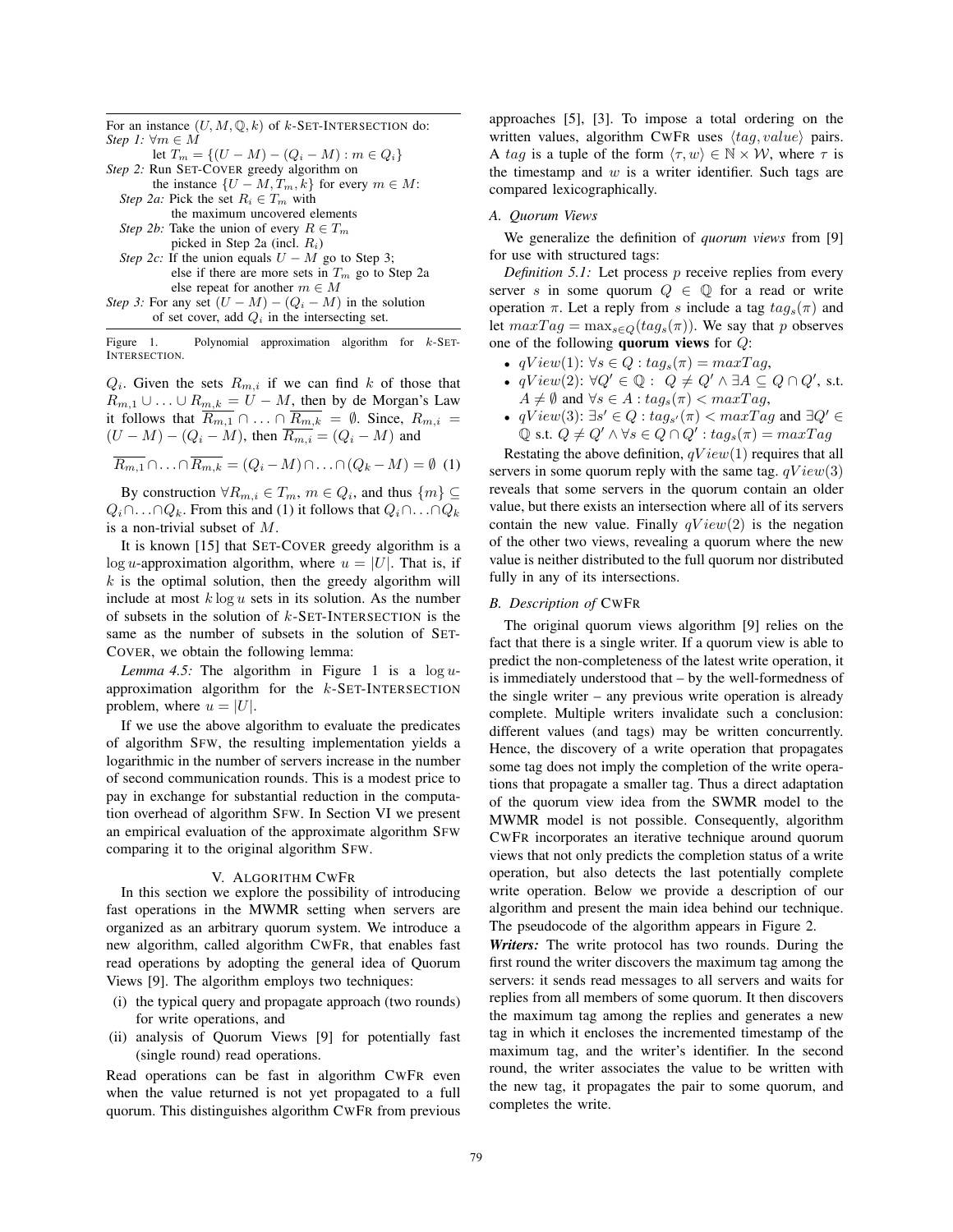#### **write(**val**):**

init:  $tag=(0, wid), v=\perp, wcounter=0$ 1: wcounter++ 2: send  $\langle READ, \langle tag, v \rangle$ ,  $wcounter \rangle$  to all servers 3: wait for the servers of a quorum Q to reply 4: /\* find maximum tag among the replies \*/ 5:  $tag = \max_{s \in Q}(s.tag)$ 6: /\* increment the maximum tag and generate a new tag \*/ 7:  $tag = \langle tag.ts + 1, wid \rangle$ 8:  $v = val$ 9: wcounter++ 10: send  $\langle WRITE, \langle tag, v \rangle, wcounter \rangle$  to all servers 11: wait for the servers of a quorum Q to reply 12: return OK

#### **read():**

init:  $tag=maxTag=(0,0), v=\perp,أcounter=0$  $1:$  requirement 2: send  $\langle READ, \langle tag, v \rangle$ , wcounter  $\rangle$  to all servers<br>3: wait for the servers of a quorum  $\Omega$  to reply wait for the servers of a quorum  $Q$  to reply 4: **while**  $(Q \neq \emptyset)$  **do** 5:  $\langle maxTag, v \rangle = \max_{s \in Q} (\langle s, tag, s, v \rangle)$ <br>6: if  $(\forall s \in Q : s, taq = maxTag)$  then 6: **if**  $(\forall s \in Q : s.tag = maxTag)$  **then**<br>7. **i**\* aView(1) \*/ 7:  $\int^* qV$ iew(1) \*/<br>8:  $taq = maxT$ 8:  $tag = maxTag$ <br>9.  $tag = maxTag$ 9: return  $tag$ <br>10: **end if** 10: **end if**<br>11:  $\frac{1}{2}$   $\frac{1}{2}$   $\frac{1}{2}$   $\frac{1}{2}$   $\frac{1}{2}$   $\frac{1}{2}$ 11:  $\frac{1}{2}$  /\* qView(3) \*/<br>12: **if**  $\exists Q' : Q' =$ 12: **if**  $\exists Q' : Q' \neq Q \land \forall s \in Q' \cap Q$ , s.tag = maxTag **then** 13:  $tag = maxTag$ <br>14:  $\qquad \qquad \text{send } \langle WRITE \rangle$ 14: send  $\langle WRITE, \langle tag, v \rangle, wcounter \rangle$  to all servers<br>15: wait for the servers of a quorum O to reply 15: wait for the servers of a quorum  $Q$  to reply 16: return  $taq$ 16: return  $tag$ <br>17. end if 17: **end if**<br>18:  $\frac{1}{8}$   $\frac{1}{8}$   $\frac{1}{8}$   $\frac{1}{16}$ 18:  $\frac{1}{8}$  /\* qView(2) \*/<br>19: **if**  $\forall Q' : Q' \neq$ 19: **if**  $\forall Q': Q' \neq Q \land \exists s \in Q' \cap Q, s.tag < maxTag$  then<br>20:  $Q = Q - \{s : s \in Q \land s.tag = maxTag\}$ 21: **end if** 22: **end while**

#### **serve():**

init:  $tag=\langle 0, 0 \rangle$ ,  $v=\perp$ , pCounter[]=0 1: upon receipt of  $\langle msgType, \langle t, val \rangle, counter \rangle$  from process p 2: /\* check message freshness \*/ 3: **if** counter  $\geq pCounter[p]$  **then**<br>4: **if**  $t > \text{ta}$  **then** if  $t > tag$  then 5:  $\langle tag, v \rangle = \langle t, val \rangle$ <br>6: **end if** 6: **end if**  $7 \cdot$  **if**  $msc$ 7: **if**  $msgType = WRITE$  **then**<br>8: **send**  $\langle WRITEACK, \langle taa \rangle$ 8: send  $\langle \text{W} \text{RITEACK}, \langle \text{tag}, v \rangle, \text{pCounter}[p] \rangle$  to p<br>9: 9: **else** 10: send  $\langle READACK, \langle tag, v \rangle, pCounter[p] \rangle$  to p<br>11: end if 11: **end if** 12: **end if**

Figure 2. Pseudocode for Writer, Reader and Server of algorithm CWFR.

*Readers:* The read protocol is more involved. The reader sends a read message to all servers and waits for some quorum to reply. Once a quorum replies, the reader determines  $maxTag$ . Then the reader analyzes the distribution of the tag within the responding quorum  $Q$  in an attempt to determine the latest, potentially complete, write operation. This is accomplished by determining the quorum view conditions. Detecting conditions of  $qView(1)$  and  $qView(3)$ are straightforward. When condition for  $qView(1)$  is detected, the read completes and the value associated with the discovered  $maxTag$  is returned. In the case of  $qView(3)$ the reader continues to the second round, advertising the latest tag  $(maxTag)$  and its associated value. When a full quorum replies in the second round, the read returns the value associated with  $maxTag$ .

Analysis of  $qView(2)$  involves the discovery of the earliest completed write operation. This is done iteratively by (locally) removing the servers from  $Q$  that replied with the largest tags. After each iteration the reader determines the next largest tag in the remaining server set, and then re-examines the quorum views in the next iteration. This process eventually leads to either  $qView(1)$  or  $qView(3)$ being observed. If  $qView(1)$  is observed, then the read completes in a single round by returning the value associated with the maximum tag among the servers that *remain* in Q. If  $qView(3)$  is observed, then the reader proceeds to the second round as above, and upon completion it returns the value associated with the maximum tag  $maxTag$ discovered among the original respondents in Q.

*Servers:* The servers play a passive role. They receive read or write requests, update their object replica accordingly, and reply to the process that invoked the operation. Upon receipt of any message, the server compares its local tag with the tag included in the message. If the tag of the message is higher than its local tag, the server adopts the higher tag along with its corresponding value. Once this is done the server replies to the invoking process.

*Main Idea:* We now explain the idea behind our technique. Observe that under our failure model, any write operation can expect a response from at least one full quorum. Moreover a write  $\omega$  distributes its tag  $tag_{\omega}$  to some quorum, say  $Q_i$ , before completing. Thus, when a read operation ρ, s.t.  $ω \rightarrow ρ$ , receives replies from some quorum  $Q_i$ , it observes one of the following tag distributions: (a) if  $Q_j = Q_i$ , then  $\forall s \in Q_j, tag_s = tag_\omega$  (qView(1)), or (b) if  $Q_j \neq Q_i$ , then  $\forall s \in Q_i \cap Q_j$ ,  $tag_s = tag_\omega$  (qView(3)). Hence, if  $\rho$  observes a distribution as in  $qView(1)$  then the write operation potentially completed and received replies from the same quorum that replied to  $\rho$ . Alternatively, if only an intersection contains a uniform tag (i.e., the case of  $qView(3)$ ) then there is a possibility that the write completed in an intersecting quorum (in this example  $Q_i$ ). The read operation is fast in  $qView(1)$  since it is determinable that the write potentially completed. The read proceeds to the second round in  $qView(3)$ , since the completion of the write is indeterminable and it is necessary to ensure that any subsequent operation observes that tag. If neither  $qView(1)$  nor  $qView(3)$  hold, then  $qView(2)$  holds, and it must be the case that the write that yields the maximum tag is not yet complete. Hence we try to discover the latest potentially complete write by removing all servers with the highest tag from  $Q_i$  and repeating the analysis. If at some iteration,  $qView(1)$  holds on the remaining tag values, then a potentially complete write (that was overwritten by greater tags in the rest of the servers) is discovered and that tag is returned. If no iteration is interrupted because of  $qView(1)$ , then eventually  $qView(3)$  is observed, in the worst case, when a single server remains in some intersection of  $Q_i$ . Since a second round cannot be avoided in this case, we take the opportunity to propagate the largest tag observed in  $Q_i$ . At the end of the second round that tag is written to at least one complete quorum and thus the reader can safely return the corresponding value.

*Theorem 5.2:* Algorithm CWFR implements an atomic MWMR register.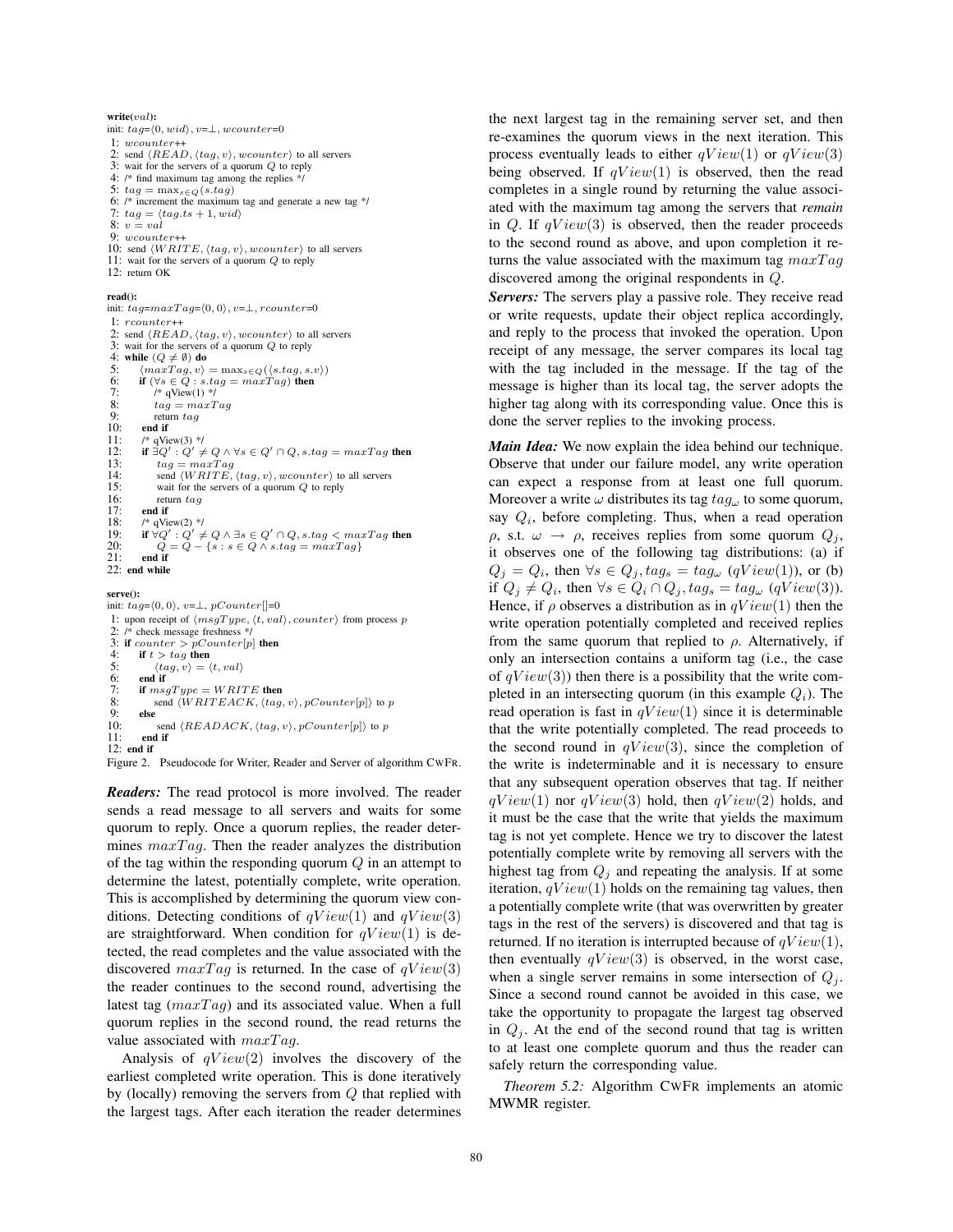## VI. EMPIRICAL RESULTS: SIMULATIONS

We now present experimental evaluations of our algorithms, obtained by using the NS-2 network simulator.

*Experimentation Platform:* Our test environment consists of a set of writers, readers, and servers. We use bidirectional links between the communicating nodes, with 1Mb bandwidth, latency of 10ms, and a DropTail queue. To model asynchrony, the processes send messages after a uniformly at random delay between 0-0.3 sec. We ran NS2 in Ubuntu, on a Centrino 1.8GHz processor. The average of 5 samples per scenario provided the stated operation latencies.

We have evaluated the algorithms with majority quorums. As discussed in [7], assuming  $|S|$  servers out of which f can crash, we can construct an  $\left(\frac{|\mathcal{S}|}{f} - 1\right)$ -wise quorum<br>system  $\bigcirc$ . Each quorum  $\bigcirc$  of  $\bigcirc$  has size  $\bigcirc$   $\bigcirc$  =  $\bigcirc$  f system Q. Each quorum Q of Q has size  $|Q| = |S| - f$ .<br>The processes are not aware of f. The quorum system is The processes are not aware of  $f$ . The quorum system is generated *a priori* and is distributed to each participant. We model server failures by selecting some quorum of servers (unknown to the participants) to be correct and allowing any other server to crash. The positive time parameter  $cInt$ is used to model the failure frequency or reliability of every server s. We use the positive time parameters  $rInt = 5sec$ and  $wInt = 10sec$  to model operation frequency. Readers and writers pick a uniformly at random time between  $[0 \dots rInt]$  and  $[0 \dots wInt]$ , respectively, to invoke their next read (resp. write) operation.

*Algorithm* SFW *vs.* APRX-SFW*:* First we compare algorithms SFW and APRX-SFW. We examine a specific scenario where the number of readers is fixed at 40 and the number of writers is fixed at 20 (other scenarios can be found in [1]). By assuming a single server failure and increasing the number of servers in the system, we evaluate the two algorithms using quorum systems with different intersection degrees. In particular, we run the scenario using 10, 15, and 25 servers that, with a single failure, yield a 9-wise, 14-wise, and 24-wise quorum system respectively. Examining the latency of the two algorithms, including both communication and computation costs, provides evidence of the heavy computational burden of algorithm SFW. In particular, we obtained the following numbers for the average read latency: (i)  $|S| = 10$ , SFW  $RL = 1.72s$ , APRX-SFW  $RL = 1.56s$ , (ii)  $|S| = 15$ , SFW  $RL = 10.72s$ , APRX-SFW  $RL = 1.67s$ , and (iii)  $|S| = 25$ , SFW  $RL = 45min$ , APRX-SFW  $RL = 1.23s$ . It appears that the latency of algorithm SFW grows exponentially, whereas the latency of APRX-SFW can even improve when using quorum systems with large intersection degree (due to the larger number of fast reads). The exceedingly large delay of SFW in the scenario where  $|S| = 25$ , forced us to terminate the simulation prior to its completion. The results presented above were obtained by examining the log files and taking an average of the time over all the completed read operations. We then examine the number of tworound writes. A writer performs two rounds only when the predicate does not hold. Thus, counting the number of tworound writes reveals how many times the predicate does not hold for an algorithm. Below we present the number of two round writes, out of a total 900 writes, that each algorithm performed in two different scenarios: (i)  $|S| = 10$ , SFW  $#2comm = 545$ , APRX-SFW  $#2comm = 593$ , (ii)  $|S|$ 15, SFW  $#2comm = 428$ , APRX-SFW  $#2comm = 592$ . According to our theoretical findings, algorithm APRX-SFW should allow no more than  $\log |\mathcal{S}| \cdot RR$  two-round reads or  $\log |\mathcal{S}| \cdot WR$  two-round writes in each scenario, where  $RR$  and  $WR$  are the number of two-round reads and writes allowed by the algorithm, respectively. Our experimental results are within the theoretical upper bound, illustrating the fact that algorithm APRX-SFW implements a  $\log |\mathcal{S}|$ -approximation relative to algorithm SFW. These scenarios demonstrate the performance benefit of using algorithm APRX-SFW over algorithm SFW.

*Algorithm* CWFR *vs.* APRX-SFW*:* We now proceed to compare Algorithm APRX-SFW with the new algorithm CWFR. To examine the impact of computation on the operation latency, we also compare these algorithms to algorithm SIMPLE. This is a standard two-round read and write protocol. Both read and write operations involve a query phase to discover the maximum tag in the system; then the write operation increments the maximum tag and propagates the new tag along with the value to be written to some quorum, whereas the read operation just propagates the maximum tag to some quorum. Note that algorithm SIMPLE requires insignificant computation, and thus the latency of an operation in this algorithm directly reflects four communication delays (i.e., two rounds).

To evaluate the efficiency of the algorithms we use several scenarios. For reasons of space we present only two scenarios (all scenarios can be found in [1]). The first uses a quorum system with a small intersection degree and the second uses a quorum system with a large intersection degree: (i)  $|S| = 10$ ,  $f = 2$ , thus  $n = 4$ , and (ii)  $|S| = 15$ ,  $f = 1$ , thus  $n = 14$ . In the scenarios we use 10, 20, 40 and 80 readers, combined with 10, 20, and 40 writers respectively. We observe that in all scenarios algorithms APRX-SFW and CWFR exhibit better read and sometimes better write latency than algorithm SIMPLE. This suggests that the additional computation incurred in these two algorithms does not exceed the delay associated with a second communication round. Figures 3 and 4 depict two specific scenarios that we explain further below.

*Scenario 1:* In this scenario we consider a system with  $|\mathcal{S}| = 10$  servers where 2 of them may crash, resulting in a 4-wise quorum system. Using a small intersection degree none of the predicates used in algorithm APRX-SFW can be satisfied. Reads may be fast even if the predicate does not hold. Figure 3 illustrates the run where the number of writers is fixed to 20 in (a) and (b) and the number of readers is fixed to 40 in (c). Observe from Figure 3(a) that algorithm CWFR requires fewer two-round reads than APRX-SFW. For this reason, in Figure 3(b), we observe that the average read latency of CWFR is overall lower. Since the write predicate does not hold when assuming small